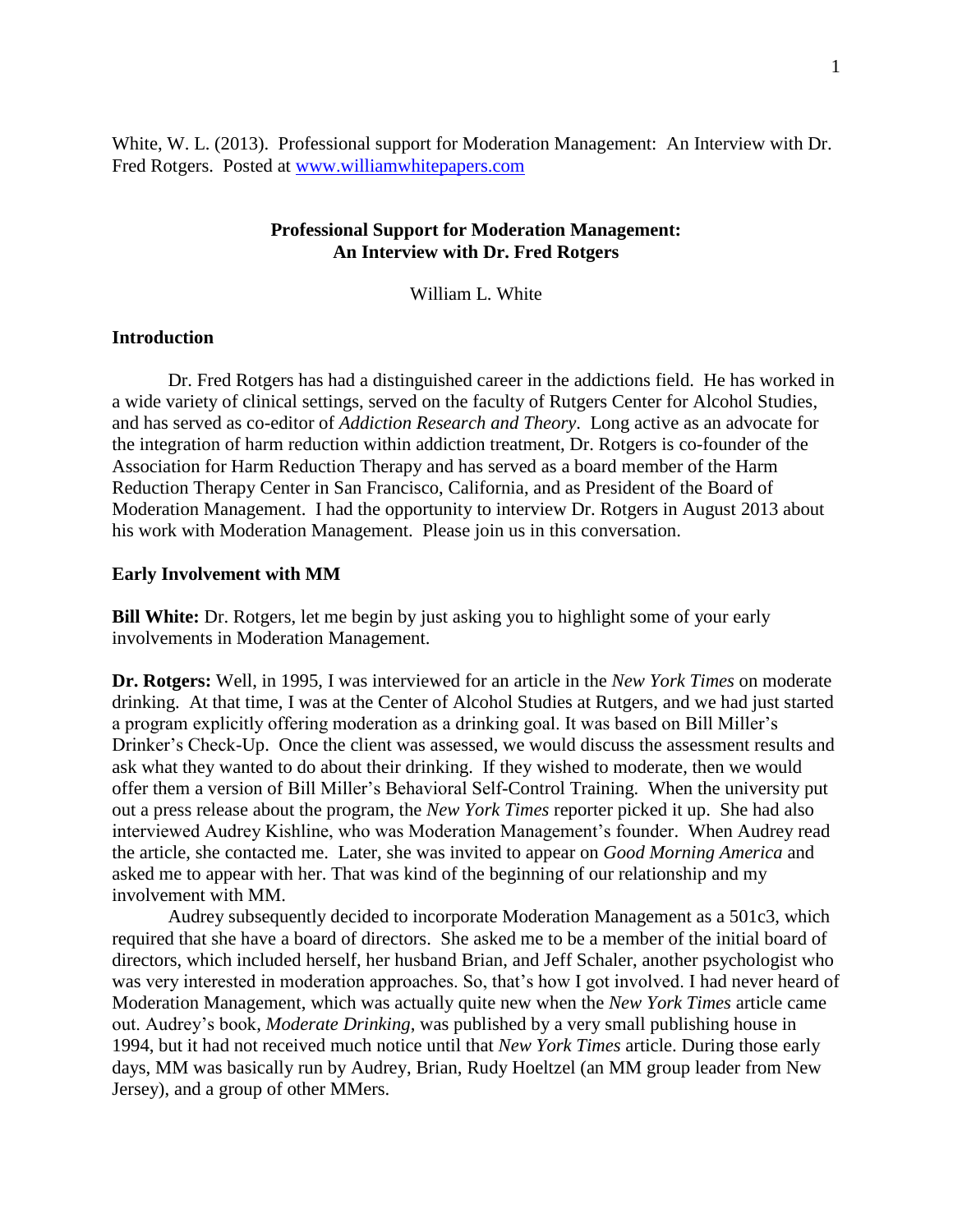**Bill White:** And has your involvement with MM continued to the present?

**Dr. Rotgers:** Yes. I eventually became chairman of the board of directors, and I served in that capacity for about ten years and then turned that over to Andrew Tatarsky, who is the current chairman. I still remain on the board.

**Bill White:** I have interviewed other key figures in MM about the details of what everyone refers to as the "Kishline incident." What did this event and related events during that period mean to MM as an organization?

**Dr. Rotgers:** Well, there's a saying, "There's no such thing as bad publicity," and there were a number of highly publicized incidents in the history of MM. One was the incident where someone confessed to a murder on the Listserv. Another was an article in the *New York Magazine* by Maia Szalavits about MM being provided meeting space at the Smithers alcoholism program at St. Luke's Roosevelt Hospital. The story was picked up by the *Daily News*, which had a headline that read something like, "Serving Cocktails to Alcoholics." That created another media storm, along with considerable backlash from NCADD and the Smithers Foundation, who had been vehemently opposed to any moderate drinking or controlled drinking approaches for many years. Then, the next big incident was Audrey's own personal downfall.

After each one of those incidents and the accompanying publicity and controversies, MM grew. In spite of this tremendous backlash from the traditional bastions of twelve-step recovery who saw MM as a threat, MM experienced growth. There is a market and an audience for moderation approaches out there. People simply just didn't know that MM existed before, and the publicity brought an increase in the number of people seeking support from MM. The position typically taken in the media with respect to drinking goals is that abstinence is the best and only way. Publicity about MM alerted people who were looking for this kind of an option that there was one out there. The hardest challenge for MM and other alternatives to 12-Step groups has been to just get the word out that they exist. I'm referring to groups like MM and SMART Recovery [Self-Management and Recovery Training], which are now very closely linked together. Tom Horvath of SMART Recovery is actually on MM's board. These options are out there and take different approaches than the twelve steps—approaches based in scientific research. They may not appeal to some people, but for people who really want that kind of an approach, the alternatives are there.

#### **Professional Referrals to 12-Step Alternatives**

**Bill White:** Has there been an increase in professionals referring to these alternative approaches?

**Dr. Fred Rotgers:** There was just some discussion on the APA Division 50 Listserv about referral practices to support groups and someone asked whether addiction treatment programs were referring clients to alternative support groups. My experience has been that such referrals are extremely rare, although it does happen, but several people on the Listserv said they knew of programs that were referring to non-twelve-step support groups but that it was still fairly rare.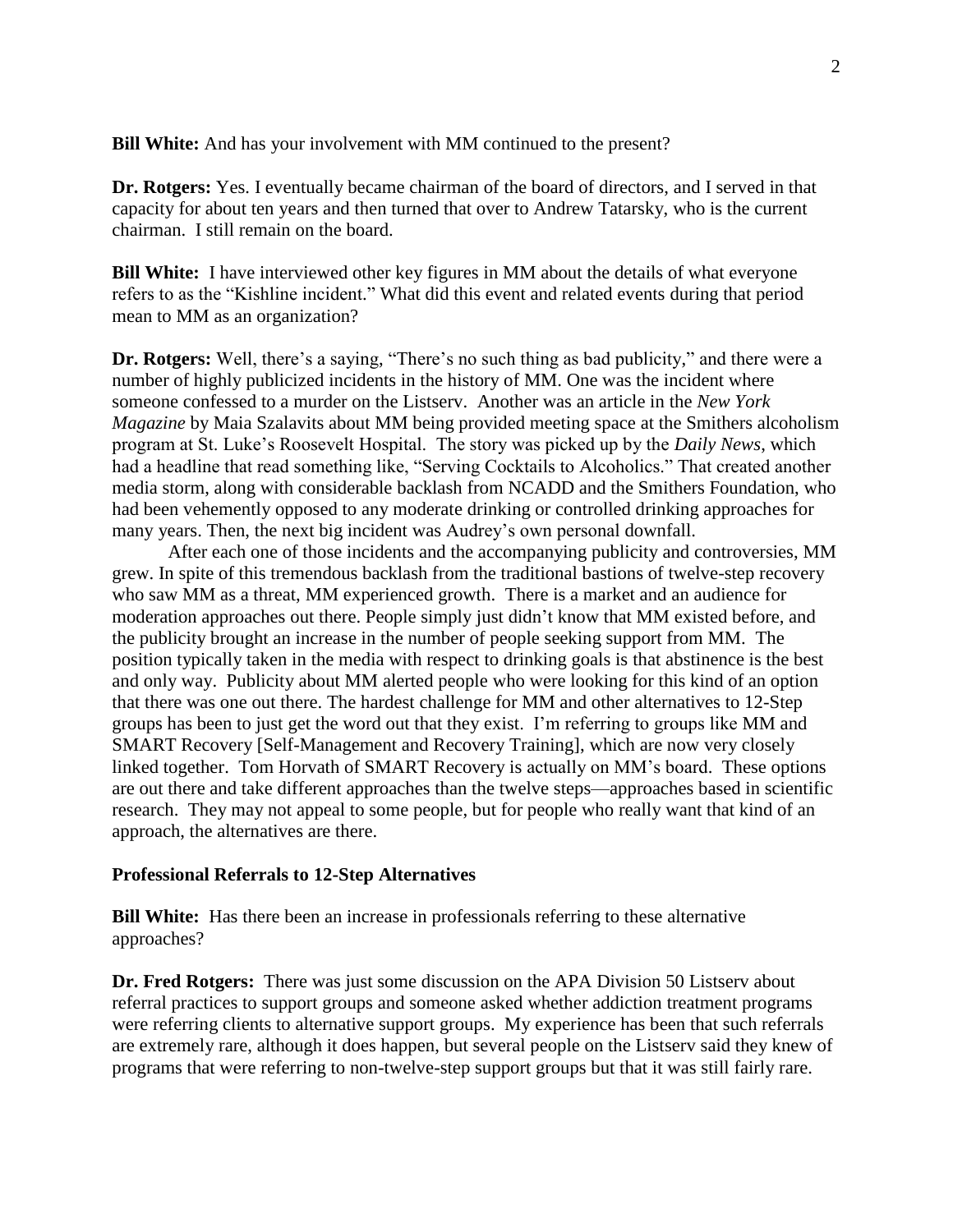That rarity is a combination of ideological bias and professionals just not knowing about the alternatives.

**Bill White:** Do you think there is an inevitable backlash that each of these alternatives must live through to establish their legitimacy as an alternative to 12-Step groups?

**Dr. Rotgers:** Yes, I think there is. You will recall the NIDA study finding that ninety percent of the addiction treatment programs in the US use twelve-step approaches. Twelve-step support groups have a built-in referral pipeline from these treatment programs. There are few nonsectarian treatment programs. In New Jersey, there are no treatment programs that I know of that take anything other than the twelve-step approach. They may incorporate cognitive behavioral methods and techniques, but the basic philosophy and thinking about addiction and recovery really revolves around the twelve steps. So, there's this institutionalized referral pipeline from treatment to twelve-step groups that the alternatives simply don't have.

Last year, a new patient came to me who had just gotten out of Carrier Clinic, a sevenday detox program. I asked him, "Well, what do they tell you about support groups and have you been involved in any?" And he said, "Well, I told my counselor that I used to go to AA, but I didn't really like it because I couldn't get past the spiritual stuff. My counselor at Carrier then asked me, 'Well, have you ever heard of the twelve-step alternative support group Moderation Management?'" I almost fell out of my chair because Carrier's is known as a very traditional twelve-step program. That suggested to me that if the alternatives are to grow, there has to become a greater awareness of them among treatment providers. I talk to a lot of psychologists, and most have no idea that there's anything else out there besides AA, NA, or other twelve-step groups—alternatives like MM, SMART Recovery, and LifeRing that offer secular, non-spiritual approaches that tend to be based on cognitive-behavioral therapies.

**Bill White:** Beyond changes in treatment referral practices, do you think that there are steps that the alternatives need to take to really expand their accessibility?

**Dr. Rotgers:** Well, I think the future of support for making changes in drinking or drug use is going to be online. And I think that SMART certainly has recognized this and that SMART has really made a significant push toward generating an online presence and having lots of very wellorganized online meetings.

I've taught for several years at John Jay College in New York, and they have an addictions treatment track in their bachelors program. One of the things I have my students do is go to a face-to-face support group meeting of their choice and an online meeting, and then they have to write a paper comparing the experiences. Many of these young students find the online meetings to be quite supportive and useful. I think that that's where the alternatives really need to focus on for their future. Reid Hester has been instrumental in expanding online assessment tools for problem drinkers and developing web-based applications that deliver moderation training. I think that's what the alternatives have to do in the future.

They also have to get the attention of major media outlets, but it's hard to do that except at times, as Moderation Management has experienced, when something bad happens within the organization. Unfortunately, good news stories don't sell newspapers and airtime. So I think there are a whole range of things the alternatives need to do in addition to educating treatment providers. I also think professionals have a responsibility to help spread information about the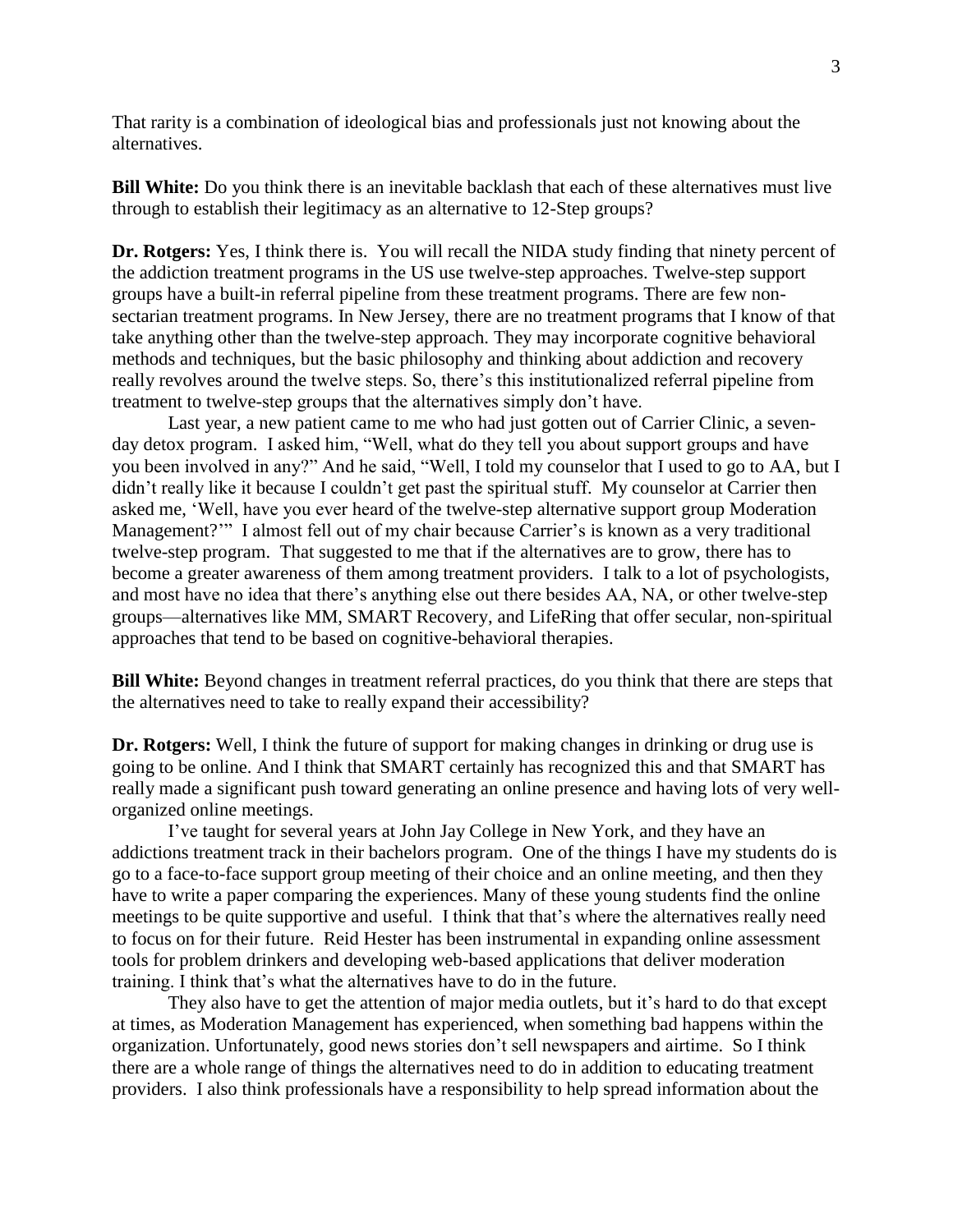alternatives. One of the things I'm doing now is working with SMART to implement SMART meetings in the prisons in Delaware and in the community centers where the prisoners will be referred for aftercare.

**Bill White:** Dr. Rotgers, do you see a time in the not-too-distant future where far more people will be seeking recovery support online than in face-to-face meetings?

**Dr. Rotgers:** Oh, yes. There is more and more research on the acceptability of web- and computer-based delivered interventions. There is a small minority of folks who absolutely hate them, but I think this group will shrink within the folks who have grown up with computers. If my grandchildren should ever have any problems with alcohol or drugs, they do everything online, and I suspect it is there they would find support. I think that the online world will eventually dominate face-to-face meetings, and I think that eventually teletherapy and online therapy are going to be the main mechanisms for delivery of treatment for a lot of people, especially people who live in remote, rural areas where they can't get to practitioners.

## **Moderation Approaches to Alcohol Problems**

**Bill White:** How has the scientific understanding of the viability of moderation approaches to alcohol problems advanced since the early years of MM?

**Dr. Rotgers:** Oh, I think it has advanced tremendously. When MM was founded, Audrey actually went to people like Alan Marlatt and Bill Miller and found there was already a basic science supporting moderation approaches for certain types of problem drinkers. I mean, behavioral self-control training was developed in the late '70s, early '80s, long before Audrey started MM. I think it's become clearer and clearer who is a really viable candidate for moderation, and that's come from research.

The techniques are pretty much near the standard cognitive behavioral approaches. There's nothing unusual about these approaches; they have been around for decades. But what's really happened is the larger scale epidemiological research done by NIAAA showing that moderation (reduced use without the defining negative consequences of an addiction or a substance use disorder) is a common outcome among problem drinkers. This is astounding to people who are clinicians because clinicians never see these people. We have a large percentage of folks who experience natural recoveries, and natural recoveries tend to be moderation-based recoveries. Science has contributed to our understanding of the viability of moderation approaches.

Back in the days of the Sobell controversy, moderation options were portrayed as opposed to abstinence. What's happened over the last ten or fifteen years, particularly through the work of people like Alan Marlatt, Andrew Tatarsky, and Pat Denning, is the rise of harm reduction therapies that integrate abstinence and moderation approaches as choices and leaving the decision up to them. What we know from the research about people entering treatment is when you offer options, the vast majority of the time, people in treatment choose abstinence as their goal.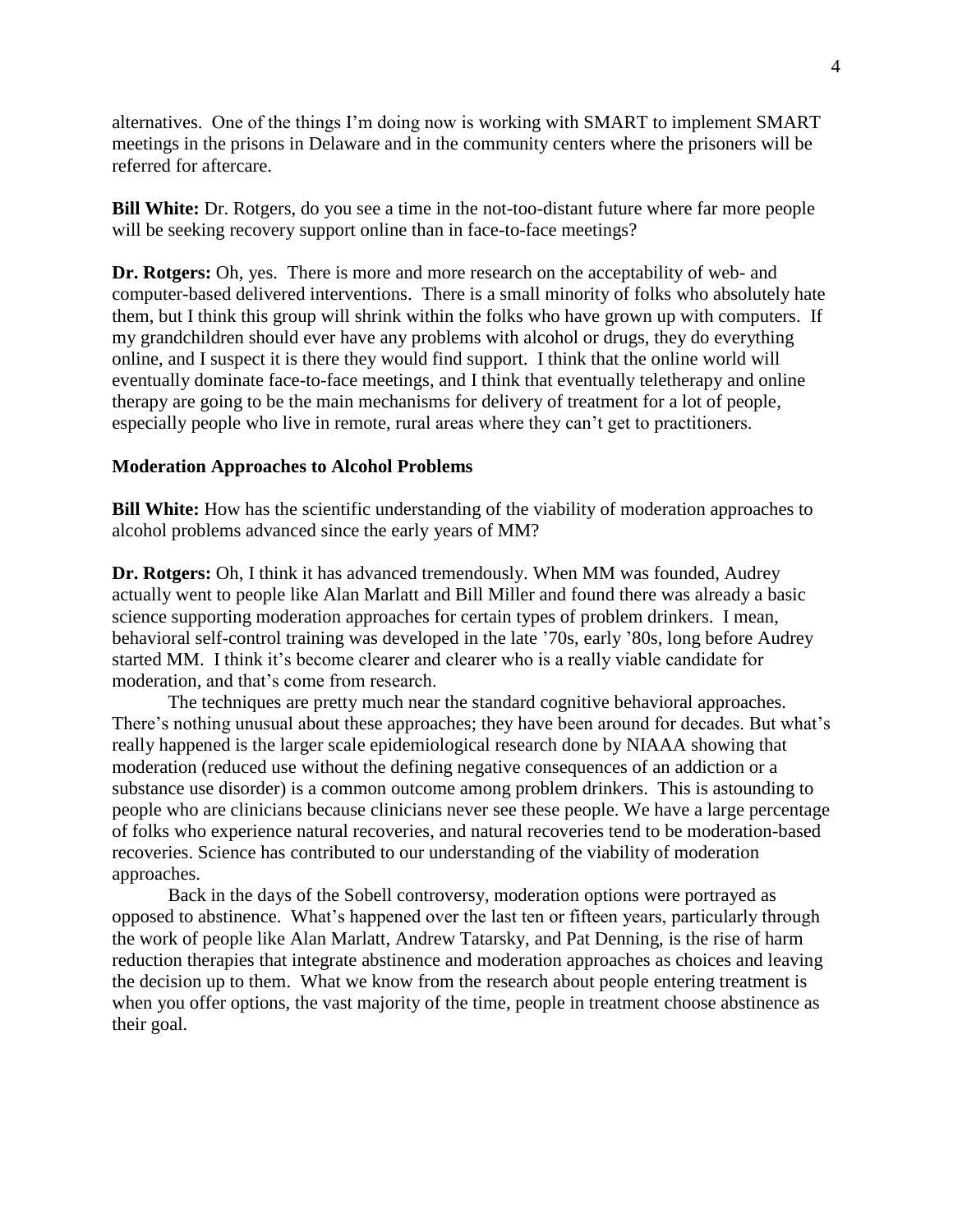**Bill White:** You commented earlier that we now have a better understanding of those people for whom moderation would or would not be a viable choice. Could you elaborate on who's a good candidate for moderation and who may not be a good candidate?

**Dr. Rotgers:** One obviously is less serious alcohol problems. The new DSM-V diagnostic criteria have a mild alcohol use disorder qualifier. I think those are the people who are good moderation candidates. I know Miller and Hester published a paper many years ago where they established a MAST (Michigan Alcoholism Screening Test) score cutoff. I think we know all of that but I think there's also another piece that has emerged from research, and that is that behavioral change is influenced by the whole self-determination theory of research that underpins Miller's motivational interviewing. Client choice and client commitment are strong predictors of success regardless of what that goal is.

**Bill White:** Ernie Kurtz, who collaborated with Audrey in Ann Arbor during the early days of Moderation Management, was fond of saying that if a day came when MM was available in every community in the United States, MM would be the major referral source in to Alcoholics Anonymous due to the people who would find out within MM that they couldn't keep limits and needed to then pursue an abstinence option. Would you agree with that?

**Dr. Rotgers:** I do. And we now see a sizable minority of folks in MM who have moved to an abstinence goal. It may not be lifelong abstinence, but at least they say the goal is abstinence for now. And we know that people change over the life span.

I have a very good friend who was very seriously alcohol-dependent for many years, got sober through AA, and then worked in the treatment industry. Into his 50s, he had been abstinent for 20- 25 years and started thinking that he might like to have a glass of wine occasionally. He's now in his 60s, but he has a glass of wine with dinner a couple of nights a week. That's another piece of the research that has not been explored—naturally occurring developmental changes that people undergo in the course of their lives that can alter drinking goals. Back then, he was a guy who was a musician. He was on tour. He was living the life of a musician on tour. Now he's married, has kids in college, and he's a professional. I said, "This is a different world for you. You're a different person and alcohol means something different to you now."

**Bill White:** As someone who's lived through the modern history of addiction treatment, what do you think is MM's historical significance within that history?

**Dr. Rotgers:** I think that MM's historical significance will be that, as an organization, it continued and expanded the conversation that was started by people like Bill Miller and Linda and Mark Sobell. It also made that conversation accessible to ordinary people who were struggling with drinking problems. MM took the academic debate about moderation and applied it at a practical level on Main Street. It also has exerted some influence on treatment. There's much less opposition now that I encounter to the notion that there are some people with drinking problems who can moderate. And I think that's a good thing.

I think the whole harm reduction movement has played a major role in loosening the hardening of the ideological categories that has plagued addiction treatment as a field. I hear far less ideologically based arguments than I used to. I see a lot more openness among practitioners,